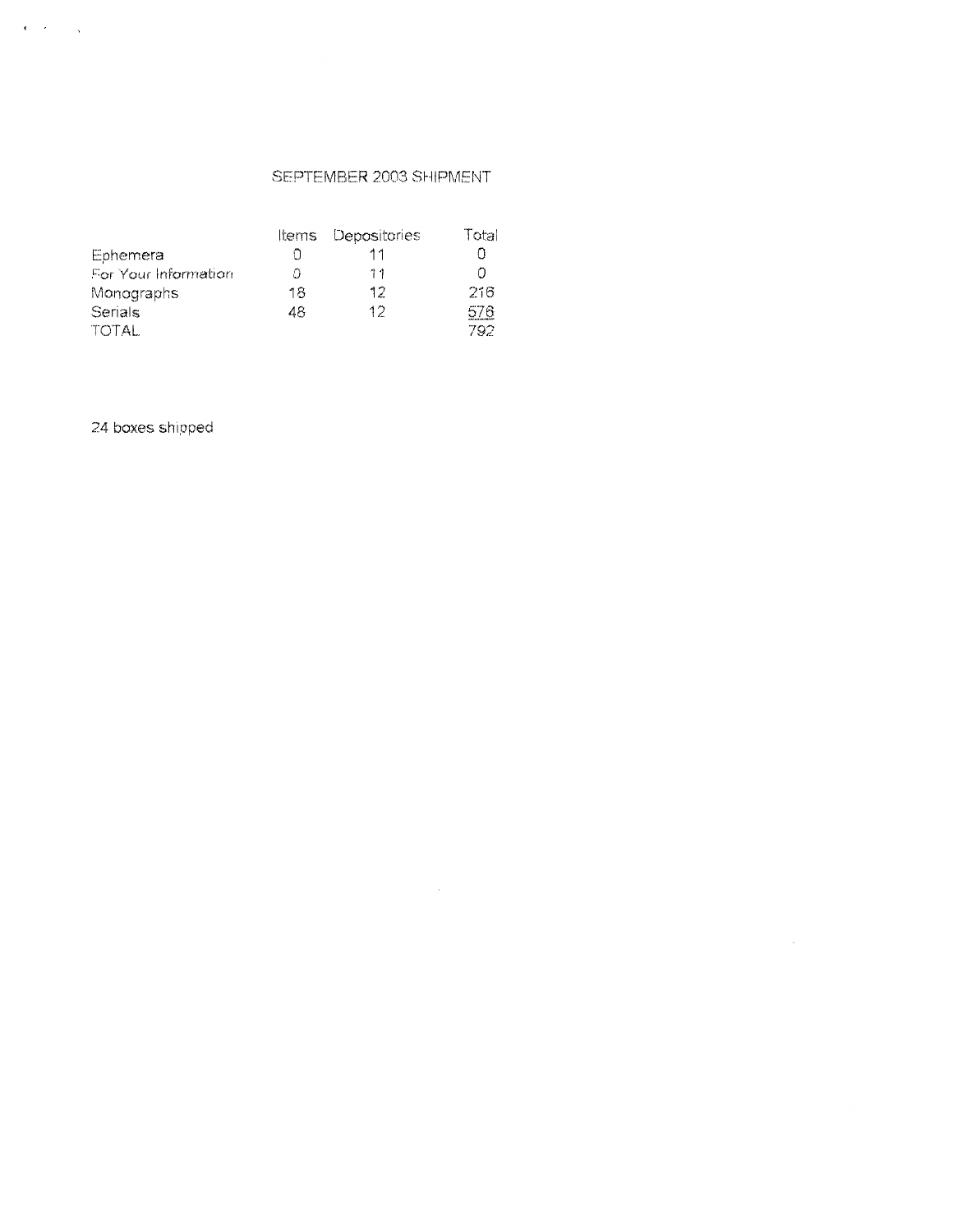# $\begin{array}{c} \text{SERIALS \textcolor{black}{SHPPING \textcolor{black}{LIST}}} \\ \text{SEPTEMBER 2003} \end{array}$

 $\bullet$ 

| Ag8357 3.M16<br>OCLC 08246250                                                    | South Carolina market bulletin<br>S.C. Department of Agriculture.<br>Sept. 4, 2003<br>Sept. 18, 2003                                                                                                              |  |  |  |
|----------------------------------------------------------------------------------|-------------------------------------------------------------------------------------------------------------------------------------------------------------------------------------------------------------------|--|--|--|
| http://www.scda.state.sc.us/marketbulletin/marketbulletin.htm                    |                                                                                                                                                                                                                   |  |  |  |
|                                                                                  |                                                                                                                                                                                                                   |  |  |  |
| B8595Bu 3.B82<br>OCLC 31822586                                                   | Detail budget preparation manual, fiscal year<br>S.C. State Budget and<br>Control Board, Office of State Budget.<br>2003                                                                                          |  |  |  |
| http://www.state.sc.us/osb/detailbd.htm                                          |                                                                                                                                                                                                                   |  |  |  |
|                                                                                  |                                                                                                                                                                                                                   |  |  |  |
| C5935Pr 3.L37<br>OCLC 34078910                                                   | President's letter<br>President's Office, Clemson University<br>August 26, 2003                                                                                                                                   |  |  |  |
| D65 3.A76<br>OCLC 32054504                                                       | <u>The Journal of at-risk issues</u><br>National Dropout Prevention Center<br>Winter/Spring 2001<br>Spring 2002<br>Winter 2003<br>Summer 2003                                                                     |  |  |  |
| D65 3.157<br>OCLC 52715638                                                       | International journal on school disaffection.<br>National Dropout Prevention<br>Center<br>Vol. 1, no. 1                                                                                                           |  |  |  |
| D65 3.N38<br>OCLC 41499853                                                       | National Dropout Prevention Center<br>Newsletter<br>Winter 2001<br>Winter 2002<br>Winter 2003<br>Spring 2001<br>Spring 2002<br>Spring 2003<br>Summer 2001<br>Summer 2002<br>Summer 2003<br>Fall 2001<br>Fall 2002 |  |  |  |
| Ed8368 3.S23<br>OCLC 04417924                                                    | S.C. Educational Television Commission.<br>South Carolina scene<br>September 2003                                                                                                                                 |  |  |  |
| Em735M 3.W56<br>OCLC 45075850<br>http://www.sces.org/lmi/pubs/OnlinePubs/wft.asp | South Carolina workforce trends<br>S.C. Employment Security Commission,<br>Labor Market Information<br>June 2003                                                                                                  |  |  |  |
| H3496 3.C36<br>OCLC 21889276                                                     | S.C. Dept. of Health and Environmental Control<br>Certificate of need update<br>September 2003                                                                                                                    |  |  |  |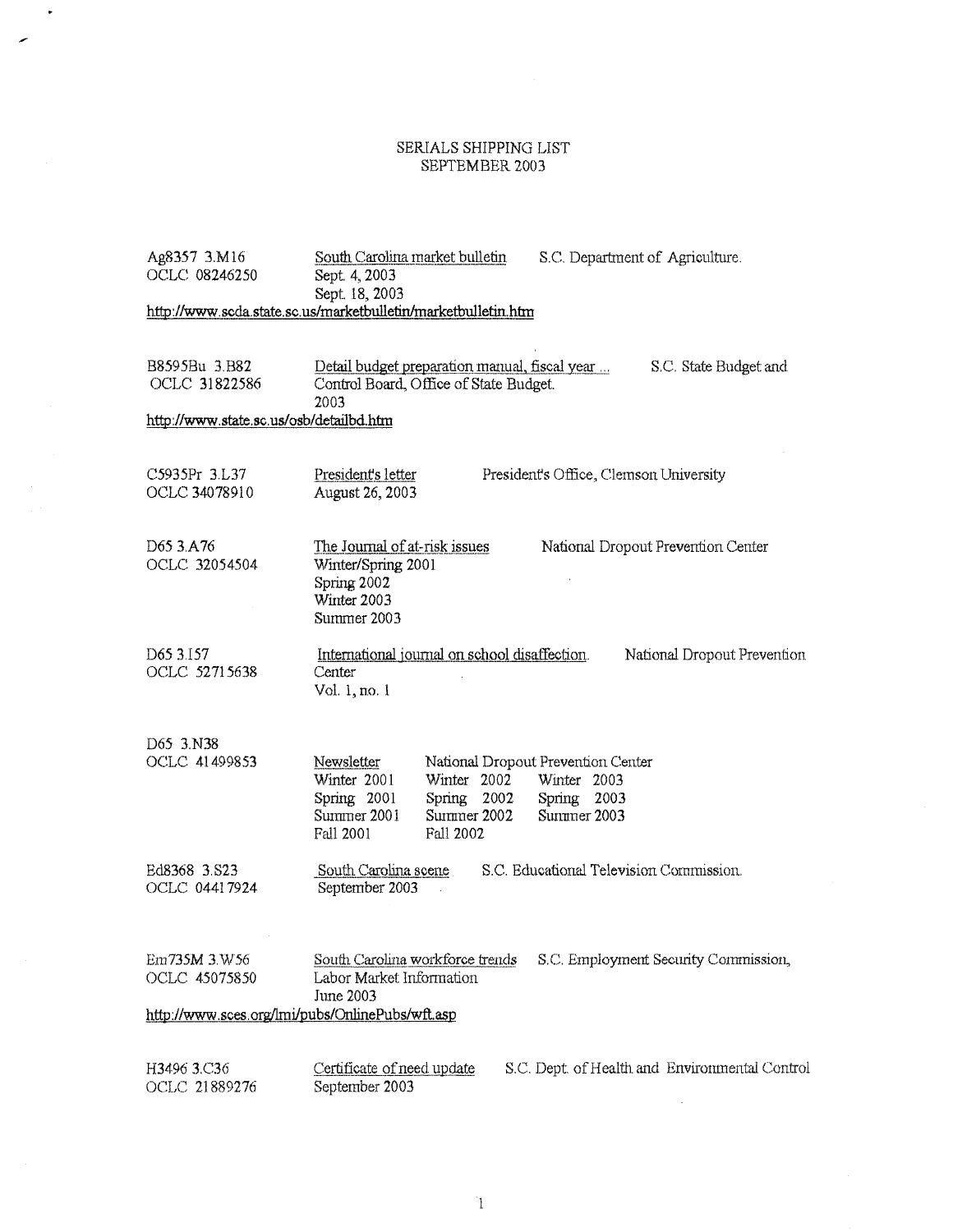| H3496 3.P51<br>OCLC 27136188                                                                                                                                                                        | S.C. Dept. of Health and<br>South Carolina state health plan<br>Environmental Control.<br>2003                                                                      |  |  |
|-----------------------------------------------------------------------------------------------------------------------------------------------------------------------------------------------------|---------------------------------------------------------------------------------------------------------------------------------------------------------------------|--|--|
| H3496En 1.<br>OCLC 46516635                                                                                                                                                                         | S.C. Environmental Surveillance and Oversight Program.<br>Annual report<br>2002                                                                                     |  |  |
| H3496En 3.E58<br>OCLC 53062507                                                                                                                                                                      | Environmental data report: monitoring results on and around Savannah River<br>S.C. Environmental Surveillance and Oversight Program<br>Site<br>2001<br>2000<br>1999 |  |  |
| J9886 3.A22<br>OCLC 38200770                                                                                                                                                                        | S.C. Dept. of Juvenile Justice<br>Annual accountability report<br>2002/03                                                                                           |  |  |
| S.C. Board of Chiropractic Examiners<br>South Carolina chiropractic news<br>L114C 3.C44<br>OCLC 37767036<br>Sept. 2003<br>http://www.llr.state.sc.us/POL/Chiropractors/index.asp?file=chironews.htm |                                                                                                                                                                     |  |  |
| M3385C 3.P17<br>OCLC 50151525                                                                                                                                                                       | Francis Marion University, Office of Communication<br>Patriot digest<br>Services<br>August 29, 2003<br>September 15, 2003                                           |  |  |
| M9725M 3.N38<br>OCLC 10892407                                                                                                                                                                       | S.C. State Museum.<br>Images<br>Fall 2003                                                                                                                           |  |  |
| N2197Co 3.S58<br>OCLC 3094895<br>http://www.dnr.state.sc.us/magazine/index.htm                                                                                                                      | Conservation Education and Communications<br>South Carolina wildlife<br>Division, S.C. Department of Natural Resources<br>Sept.-Oct. 2003                           |  |  |
| P8385 3.P56-2<br>OCLC 47755611                                                                                                                                                                      | S.C. State Ports Authority<br>Port Charleston<br>August 2003<br>http://www.port-of-charleston.com/portnews/default_portnews.asp                                     |  |  |
| P9604 3.C86<br>OCLC 22923723                                                                                                                                                                        | S.C. Public Service Authority<br>Currently<br>August 27, 2003<br>September 3, 2003<br>September 10, 2003<br>September 17, 2003<br>September 24, 2003                |  |  |
| P9604C 3.P58<br>OCLC 47265850                                                                                                                                                                       | S. C. Public Service Authority. Corporate Communications.<br>PowerSource<br>Summer 2003                                                                             |  |  |

http://www.santeecooper.com/aboutus/publications/index.html

 $\ddot{\phantom{0}}$ 

 $\bar{\mathbf{t}}$ 

 $\epsilon$  $\overline{a}$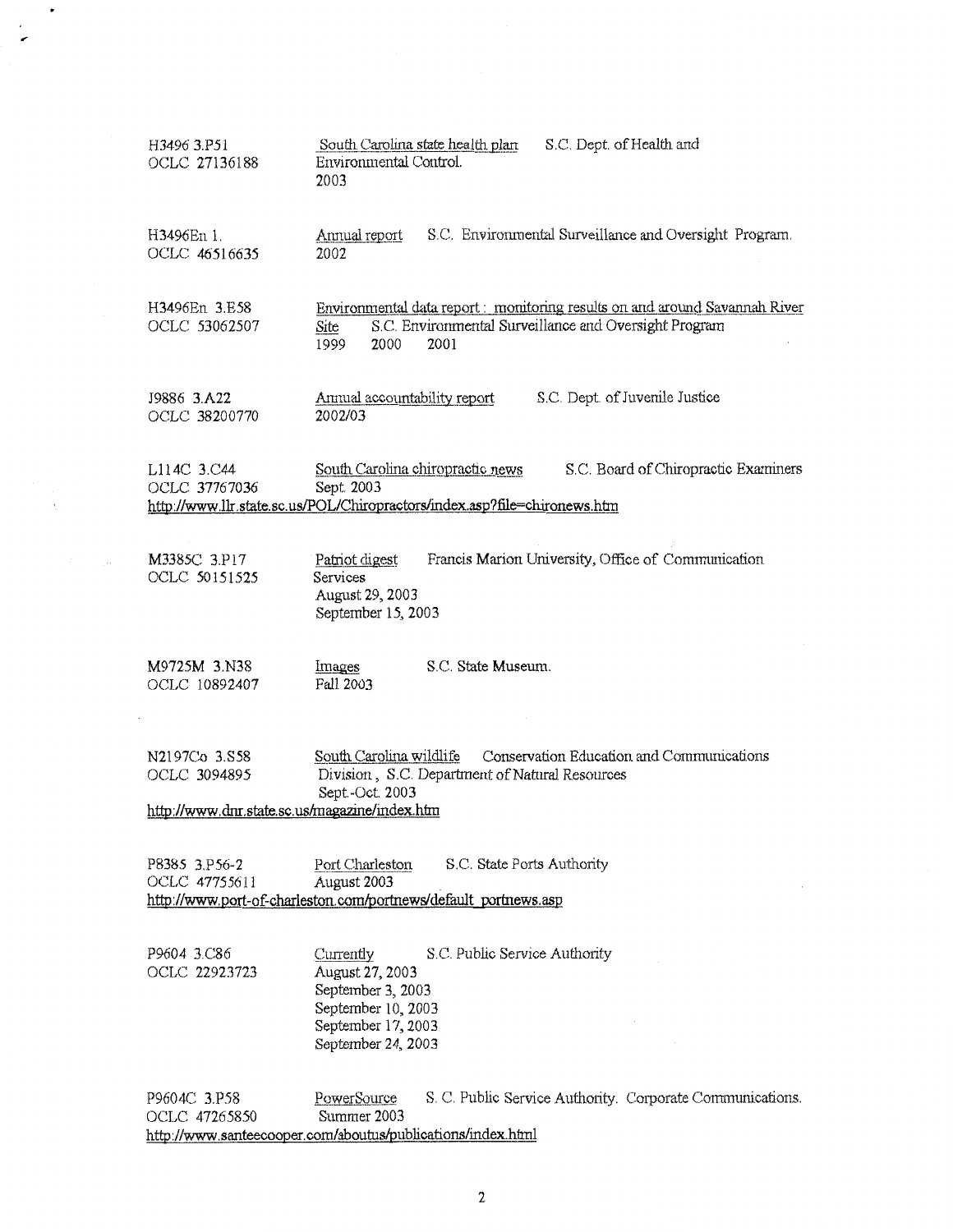| R322 3.L33                                | South Carolina Department of Revenue legislative update S.C. Dept. of                                                                  |
|-------------------------------------------|----------------------------------------------------------------------------------------------------------------------------------------|
| OCLC 39781484                             | Revemie                                                                                                                                |
|                                           | 2003                                                                                                                                   |
|                                           | http://www.sctax.org/DOR/Publications/default.htm                                                                                      |
|                                           |                                                                                                                                        |
| Un35A31.33<br>OCLC 35272245               | USC Institute of Archaeology and Anthropology<br>Legacy<br>Vol. 7, no. 2/v. 8, no. 1 combined in one issue                             |
| Un35Bu 3.S58<br>OCLC 04044175             | USC Darla Moore School of<br>South Carolina economic indicators<br>Business, Division of Research                                      |
|                                           | September 2003                                                                                                                         |
|                                           | http://research.moore.sc.edu/publications/indicators/ind/indihome.htm                                                                  |
|                                           |                                                                                                                                        |
| $Un35$ Publ $A$ 3. $T45$<br>OCLC 32252874 | USC, Division of Advancement, Dept. of University Publications<br>Times<br>August 28, 2003<br>September 11, 2003<br>September 25, 2003 |
| $Un351$ 3.852-3<br>OCLC 45076126          | Social sciences and humanities journal USC Aiken<br>Vol., 23                                                                           |

 $\bar{\mathcal{A}}$ 

 $\overline{\phantom{a}}$ 

 $\sim$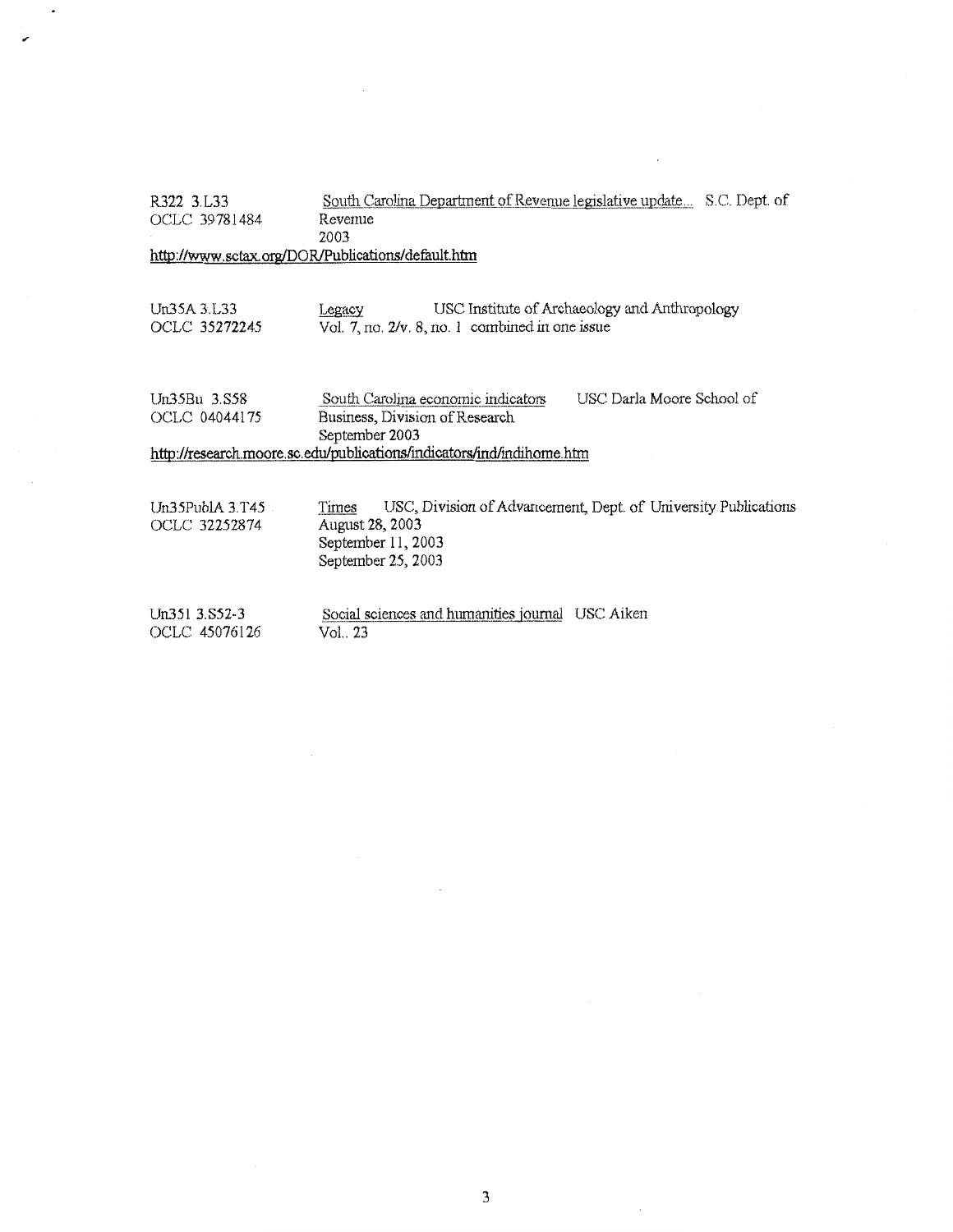## SHIPPING LIST SEPTEMBER 2003

# A3Au255 8.D31-2

South Carolina. General Assembly. Legislative Audit Council. Report to the General Assembly: education and safety issues at the South Carolina School tor the Deaf and the Blind. --Columbia, S.C. : Legislative Audit Council, [2003] OCLC 53038986

**http://www.state.sc. us/sclac/Reports/2003/SCSDB.htrn** 

### Ad495Em 2.E53-2

South Carolina. Emergency Management Division. SC emergency operations plan. Appendix 3, South Carolina earthquake plan / South Carolina Emergency Management Division.-- [Columbia, S.C.]: South Carolina Emergency Management Division, [2003] OCLC 53086151

#### D65 2.C55-3

Duttweiler, Patricia Cloud. Comprehensive school reform : common issues and lessons learned for improving low-performing schools / by Patricia Cloud Duttweiler. -- Clemson, S.C. : National Dropout Prevention Center, c2003. OCLC 53054585

#### D65 2.C56

Pace, Jerry. Cornerstones: building rural America through service learning / by Jerry Pace. -- Clemson, S.C. : National Dropout Prevention Center, 2002. OCLC 50074122

#### D65 2.F15

Stegelin, Dolores. Family literacy strategies : first steps to academic success / by Dolores Stegelin.--Clemson, S.C. : National Dropout Prevention Center, c2003. OCLC 53052930

#### D65 2.Gl5

A gallery of portraits in service-learning : action research in teacher education / edited by Marty Duckenfield and Kevin J. Swick. -- Clemson, S.C. : National Dropout Prevention Center, [2003?] OCLC 53040591

# D65 2.L15

Vander Mey, Brenda J. Landscapes for learning : growing children, youth, schools, and communities / by Brenda J. Vander Mey and Sian I. McDonald.-- Clemson, S.C. : National Dropout Prevention Center, 2001. OCLC 47366227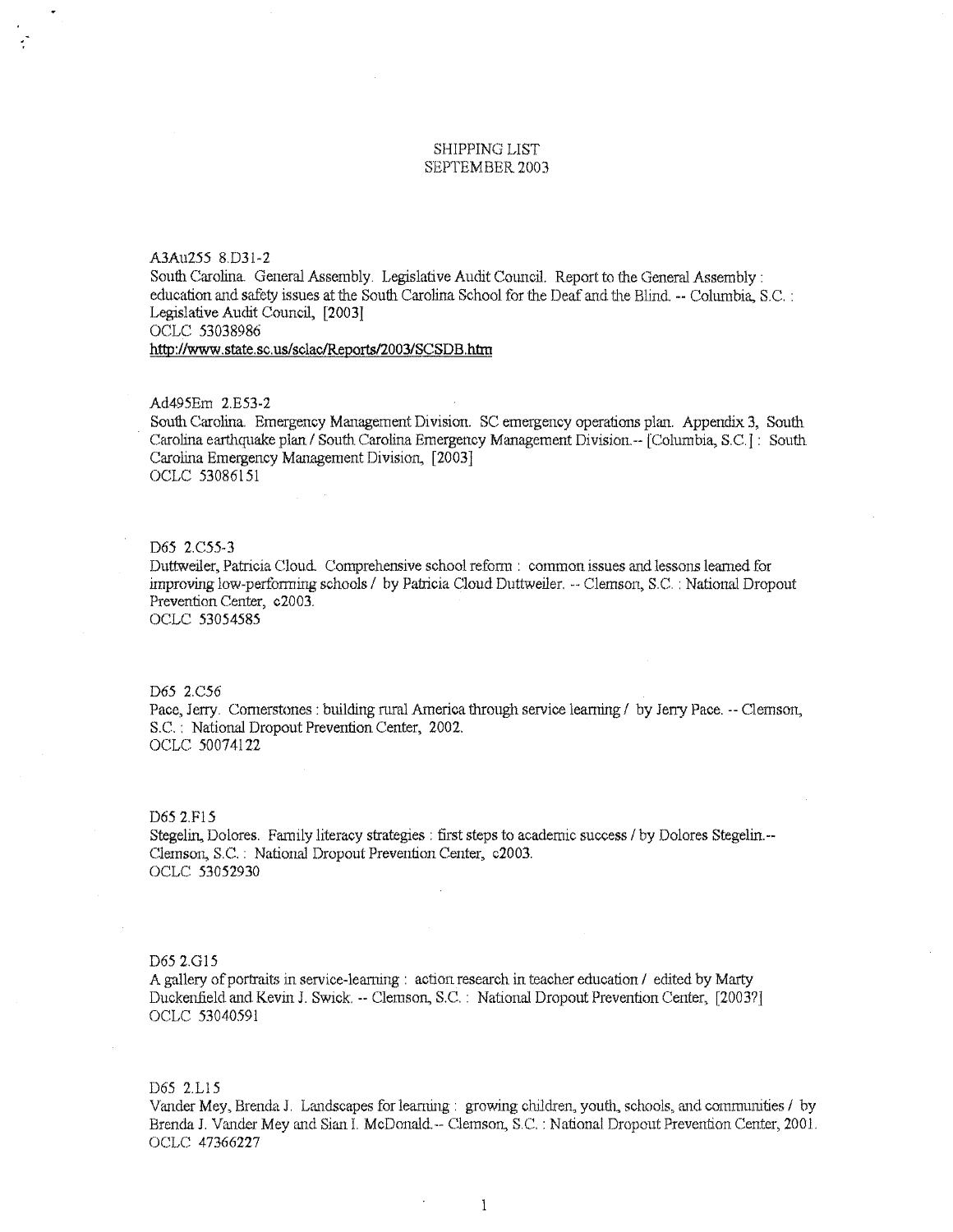D65 2.IA7

Stegelin, Dolores. Early literacy education : first steps toward dropout prevention / by Deloroes A. Stegelin. --Clemson, S.C. : National Dropout Prevention Center, c2002. OCLC 53054593

#### D65 2.Nl7

The National Dropout Prevention Center. -- Clemson, S.C. : National Dropout Prevention Center, [2003?] OCLC 53040503

#### D65 2.P52 2001

Pocket guide to service leaming.--Clemson, S.C. : National Dropout Prevention Center, 2001, OCLC 53054574

#### D65 2.P55

Klopp, Carole. Pondering learning : connecting multiple intelligences and service-learning / by Carole Klopp, Pamela Toole and James Toole.-- Clemson, S.C. : National Dropout Prevention Center, c2001. OCLC 53052952

#### D65 2.T46

Duckenfield, Marty. Tips for use in teacher education / by Marty Duckenfield. -- Clemson, S.C. : National Dropout Prevention Center, c200 1. OCLC 48460075

D65 2.U62 Galati, Rhea N. Upcountry stories : \$b students serve through writing / by Rhea Galati and Bea Bailey. --Clemson, S.C. : National Dropout Prevention Center, c200 1. OCLC 48841252

D65 3.S63 no.5 Duttweiler, Patricia Cloud. The district that does what's best for kids: Frenship ISD / Patricia Cloud Duttweiler and Marilyn Madden. -- Clemson, S.C. : National Dropout Prevention Center, [2001] OCLC 53033676

H3496Water 6.W17 South Carolina. Bureau of Water. Water pollution control permits : R.61-9. -- [Columbia, S.C.] : Bureau of Water, South Carolina Department of Health and Environmental Control, [2003] OCLC 53003223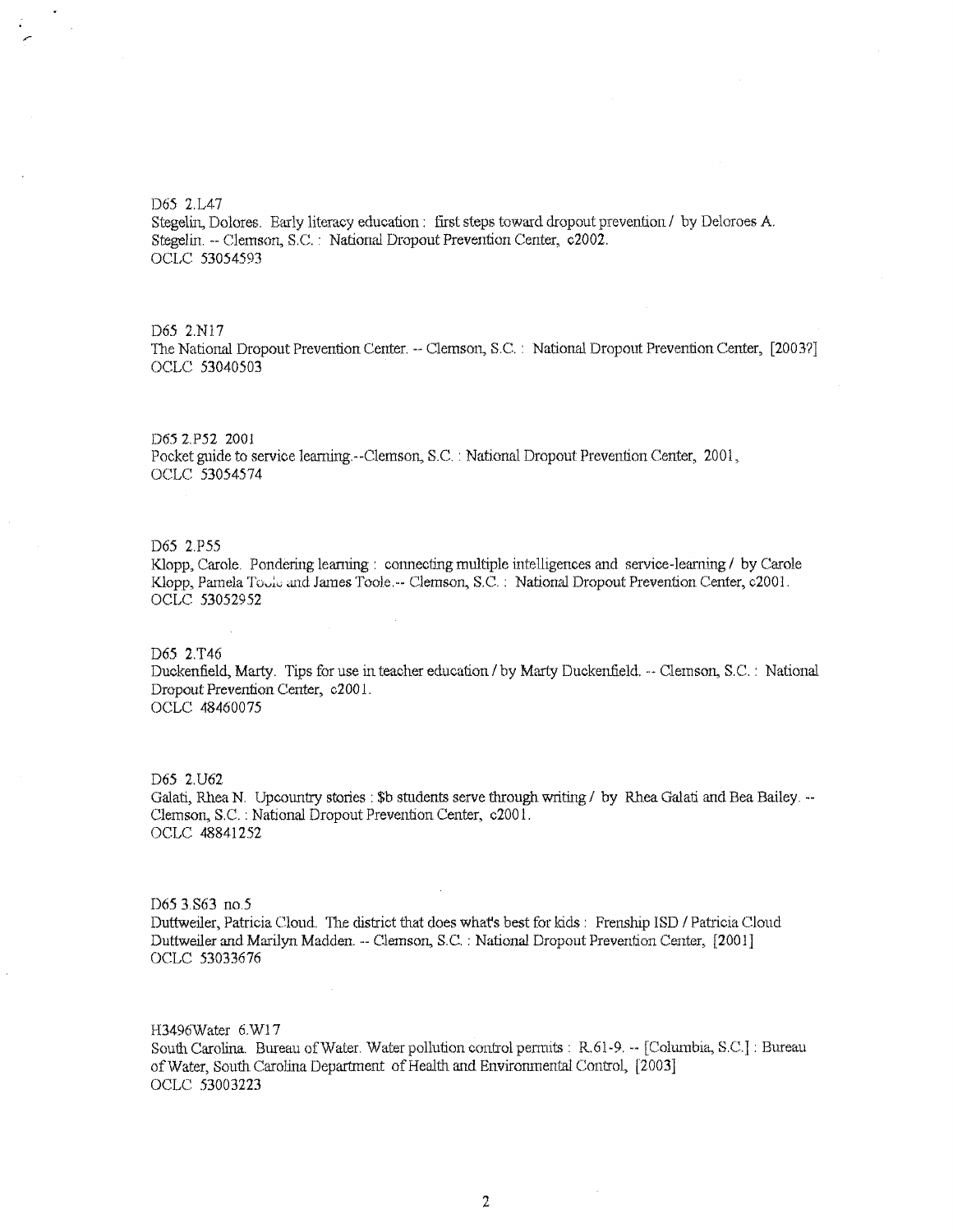Un35A 2.R32

 $\ddot{\phantom{a}}$ 

 $\pmb{\cdot}$ t,

> Rediscovering the American Revolution in South Carolina, 1775-1782. -- Columbia, S.C. : South Carolina Institute of Archaeology and Anthropology, University of South Carolina, [2003] OCLC 53086066

W7375Ad 2.W45-2 2003 Winthrop University. -- Rock Hill, S.C. : Winthrop University, Office of Admissions, [2003] OCLC 52952274

W7375Ad 2.W45-3 2003 Winthrop University. -- Rock Hill, S.C. : Winthrop University, Office of Admissions, [2003] OCLC 52952251